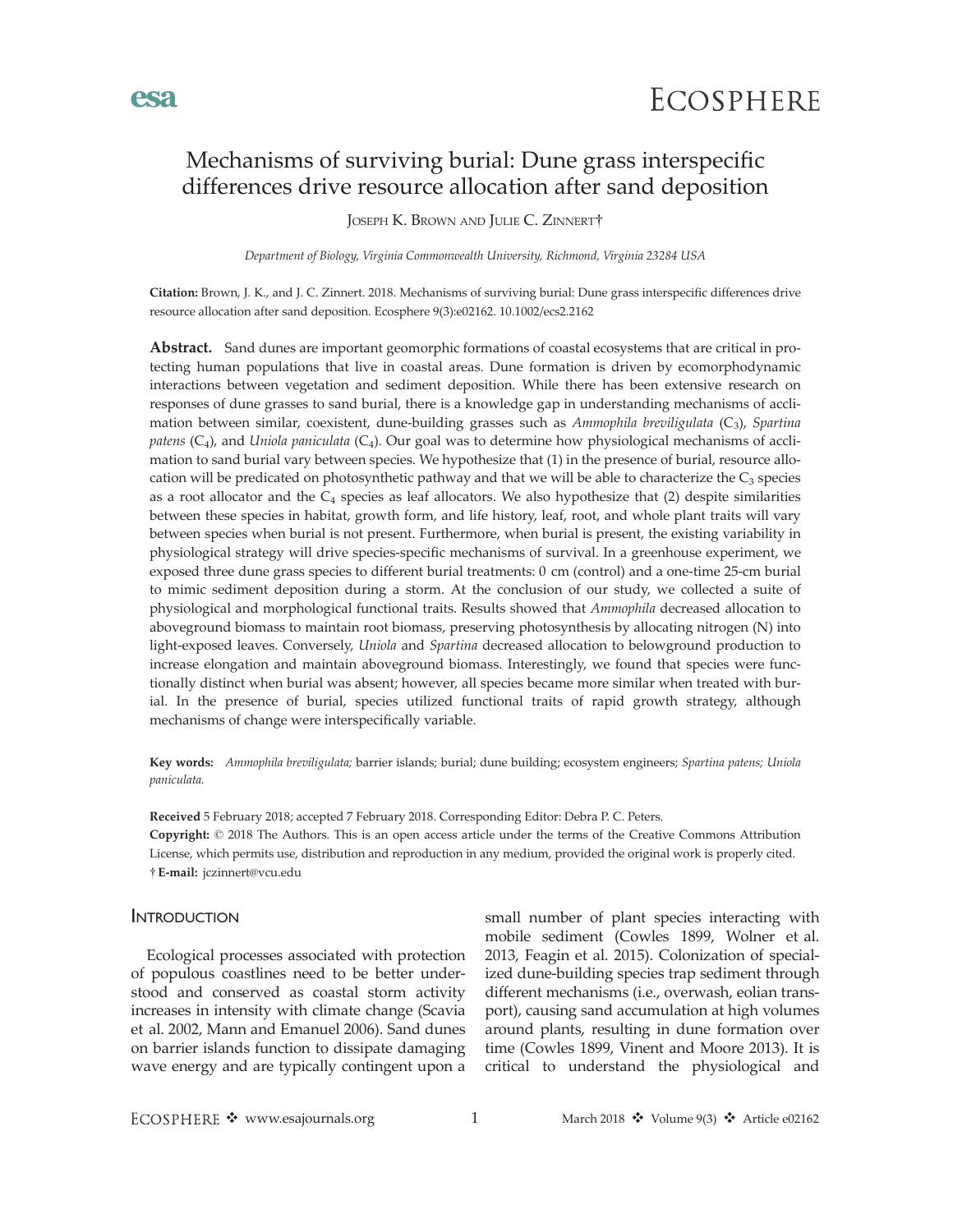morphological mechanisms responsible for positive plant response to burial (e.g., increased net photosynthesis, elongation) because plant communities, along with geomorphic patterns, result in complex dune engineering systems that may be altered as a result of climate change (Stallins and Parker 2003, Feagin et al. 2015).

Plant–sediment interactions are widely documented across many ecosystems (Gilbert and Ripley 2010, Qu et al. 2014). However, physiological mechanisms of dune grasses that promote survival after sand deposition are not well defined (Qu et al. 2014). This is notable as response to sand burial can vary between different species, making it difficult to predict how dune grasses will respond to increased burial as a result of climate change (Brown et al. 2017, Harris et al. 2017). Despite similarities in methodological approach between field and laboratory studies, variability in species response is found among experiments (Yuan et al. 1993, Brown 1997, Gilbert et al. 2008, Gilbert and Ripley 2010). For example, while most studies document increased plant height and aboveground biomass in response to burial (Disraeli 1984, Zhang and Maun 1992, Brown 1997), Maun and Lapierre (1984) found little change in those plant traits. Variability may be driven by differential physiologic strategies of species promoting survival as biomass re-allocation occurs in response to burial events.

Our research bridges this knowledge gap by experimentally investigating how different species of similar growth form, distribution, and life history possess varying functional traits, in the presence and absence of burial. The species selected for this study differ in photosynthetic pathway which may influence response to burial events. Ammophila breviligulata Fern. (Poaceae) utilizes a  $C_3$  photosynthetic pathway while Spartina patens Muhl. (Poaceae) and Uniola paniculata L. (Poaceae) utilize a  $C_4$  photosynthetic pathway. This information plays a critical role in disentangling physiological mechanisms that promote survival as biomass allocation changes in response to burial (Disraeli 1984, Maun and Lapierre 1984, Zhang and Maun 1992, Brown 1997, Harris et al. 2017), due to differences in resource utilization between the two pathways.  $C_3$  photosynthesis has been shown to be less water and nutrient use efficient than  $C_4$  photosynthesis (Tieszen et al. 1979, Sage and Pearcy 1987).

Based on the balanced-growth hypothesis proposed by Davidson (1969), it is expected that  $C_3$ plants like Ammophila will allocate more resources into root production in order to acquire the most limiting resources, water and nutrients (Tieszen et al. 1979, Sage and Pearcy 1987). This concept also suggests that  $C_4$  plants like Spartina and Uniola will allocate more resources to produce longer leaves and higher aboveground biomass, as both these species are  $CO<sub>2</sub>$ - and light-limited (Ehleringer and Bjorkman 1977). We hypothesize that (1) we will be able to characterize the  $C_4$  species as leaf allocators and the  $C_3$  species as a root allocator in the presence of burial. We further hypothesized that (2) despite similarities, these species exhibit high variability between root, leaf, and whole plant functional traits in the absence of burial. When burial is present, this existing variability in physiological strategy will drive speciesspecific physiological mechanisms (i.e., changes in nutrient use efficiency, changes in nitrogen allocation) to promote survival as biomass re-allocation occurs, reducing interspecific variability.

### **METHODS**

#### Species

Species used in this study were selected based on their dominance on dunes of U.S. mid-Atlantic coastal ecosystems, which are hotspots of accelerated sea-level rise (SLR) with SLR rates 3–4 times higher than the global average (Sallenger et al. 2012). Dune communities on barrier island systems of North Carolina and Virginia have high instance of species coexistence between Ammophila, Spartina, and Uniola, making them relevant in understanding plant response to burial in this region as climate change affects disturbances that are coupled with large burial events.

Ammophila breviligulata is a dominant native species on dunes in northern latitudes of North America from North Carolina to Canada and is the only  $C_3$  dune-building grass on mid-Atlantic coastlines (Gleason and Cronquist 1963). Its guerilla growth strategy initiates construction of large continuous dune ridges (Maun and Lapierre 1984, Maun 1994, Brantley et al. 2014). It has been shown that *Ammophila* is more vigorous when buried by increasing elongation, adventitious root production, and photosynthesis after burial, making it an important dune-building species on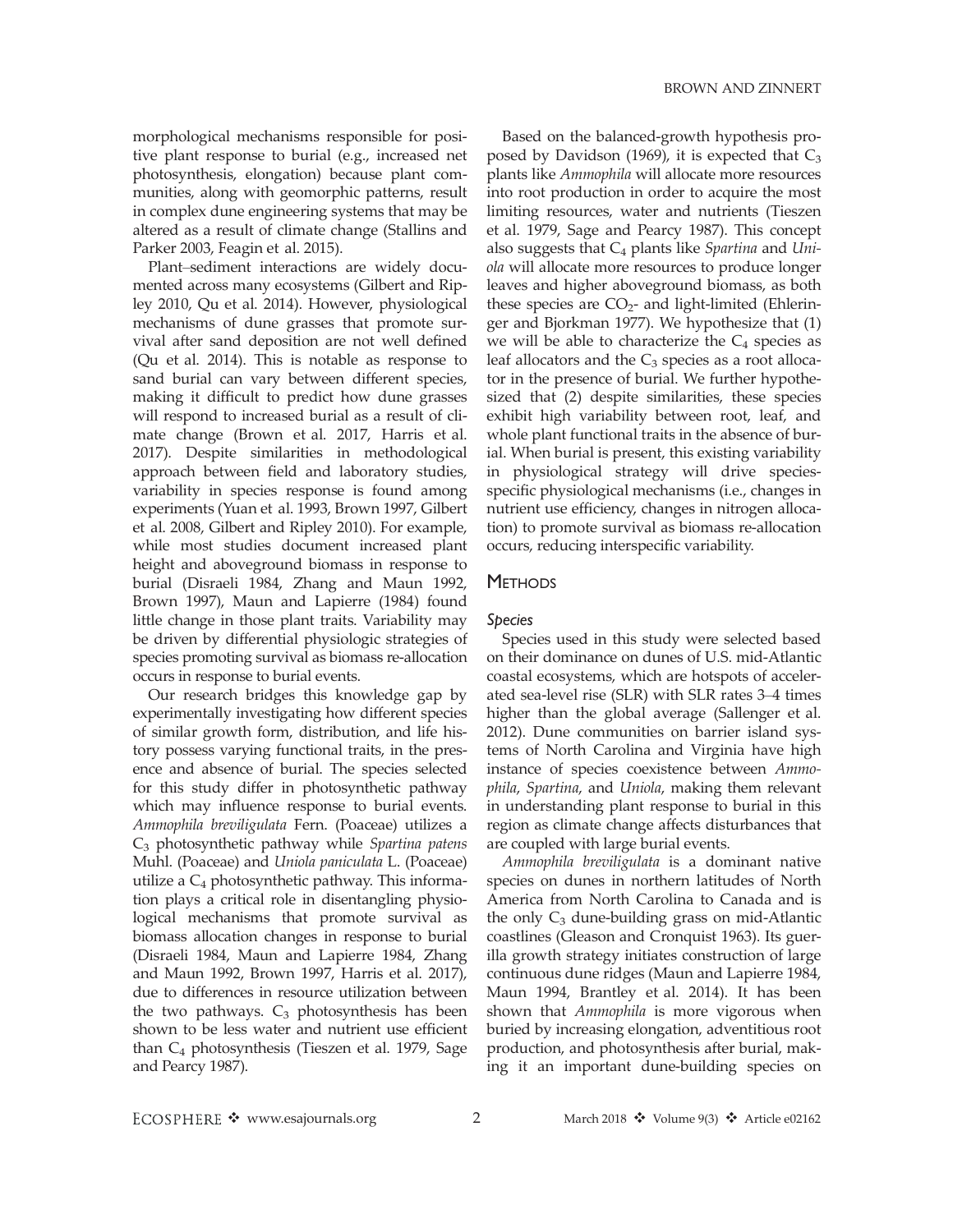barrier islands (Disraeli 1984, Seliskar 1993, Maun 1994).

Spartina patens is a generalist grass species, often found to dominate across moisture gradients of coastal systems from Florida to Canada (Stalter 1994). Despite its association with low topographic area, Spartina coexists on dunes with Ammophila in its northern range and Uniola in its southern range (Day et al. 2001, Stallins 2002). Current evidence suggesting that Spartina does not respond positively to burial and is not a substantial dune builder originates from literature that has surveyed Spartina distribution in natural habitats (Godfrey and Godfrey 1976, Tyndall et al. 1986, Ehrenfeld 1990, Courtemanche et al. 1999, Brantley et al. 2014). There are currently few manipulative experiments on burial response of Spartina, but it has been recently shown that burial can induce prototypical dune grass response in Spartina, including increased height (Brown et al. 2017).

Uniola paniculata is a semi-tropical dune species with a distribution from Virginia to Florida, and a second lineage also exists on the Gulf Coast shoreline (Wagner 1964, Hodel and Gonzales 2013). This species recolonizes newly overwashed areas quickly but exhibits a phalanx growth strategy, resulting in hummock dune fields rather than the ridges that are associated with Ammophila (Wagner 1964, Mendelssohn et al. 1991, Stallins 2006). Uniola has shown a pattern of northward migration since the last glacial maximum; it is expected that this pattern will continue as climate changes and temperatures continue to rise (Hodel and Gonzales 2013). Increased interaction between Uniola and Ammophila has noted reduced physiological and morphological performance of Ammophila in response to burial (Brown et al. 2017, Harris et al. 2017). Therefore, coastlines that have been previously dominated by Ammophila may respond to storms in a different way than the historical and scientific record show as Uniola continues northward migration.

#### Materials and greenhouse preparation

In order to understand how burial affects plant species in natural habitats where confounding factors are abundant, we must first determine how burial alone affects mechanisms of growth in a controlled setting. For this reason, we designed a greenhouse study to investigate our hypotheses. Seedlings of Ammophila, Spartina, and Uniola were obtained from nursery of local stock and planted in  $15 \times 15$  cm pots using sand as a growth substrate. Sand was a 3:1 mixture of island sand and play sand. After a two-week acclimation growth period in a greenhouse, all plants were trimmed to a 35 cm height. Burial collars made from PVC pipe, 10 cm in diameter, were placed around plants in each pot and pushed 1 cm into the soil. Pots that were designated for burial treatment received collars 25 cm in length, while control groups received collars 5 cm in length. Giving control groups 5-cm collars standardizes any belowground effects collar presence has on plant growth. Sample size was even across all levels  $(n = 5)$ . Burial treatments were given a one-time 25-cm burial at the beginning of the study to simulate large sand depositions commonly found on Virginia barrier islands. All pots were treated once during the study with a 25 mL Hoagland's solution (Hoagland and Arnon 1950) diluted to 50 mL with tap water. To simulate a high-saline environment, all plants were treated with a sea-spray solution made using Instant Ocean (Aquarium Systems, Blacksburg, Virginia, USA) and water to create a 20 ppt mixture. Five sprays, ~4 mL per pot, were applied three times per week, two sprays in the front and back of each plant and one spray from the top. A calibrated spray bottle was used to administer as close to a consistent amount of sea-spray as possible. Pots were watered as needed, and any salt buildup on leaves was rinsed into the soil. The experiment continued for 12 weeks from May of 2015 to August of 2015.

### **Measurements**

Measurements chosen for this study were predicated on the goal to further enhance understanding of growth strategies and physiological mechanisms behind burial tolerance (Qu et al. 2014). By collecting morphological traits (root: shoot ratio, aboveground biomass, root mass, elongation), we attempted to better understand resource allocation. By incorporating physiological measurements, we were able to substantiate mechanisms of resource allocation change in response to burial.

#### Morphological traits

Aboveground and root biomass were collected at the end of our study. Aboveground biomass was defined as the dry weight (g) of any plant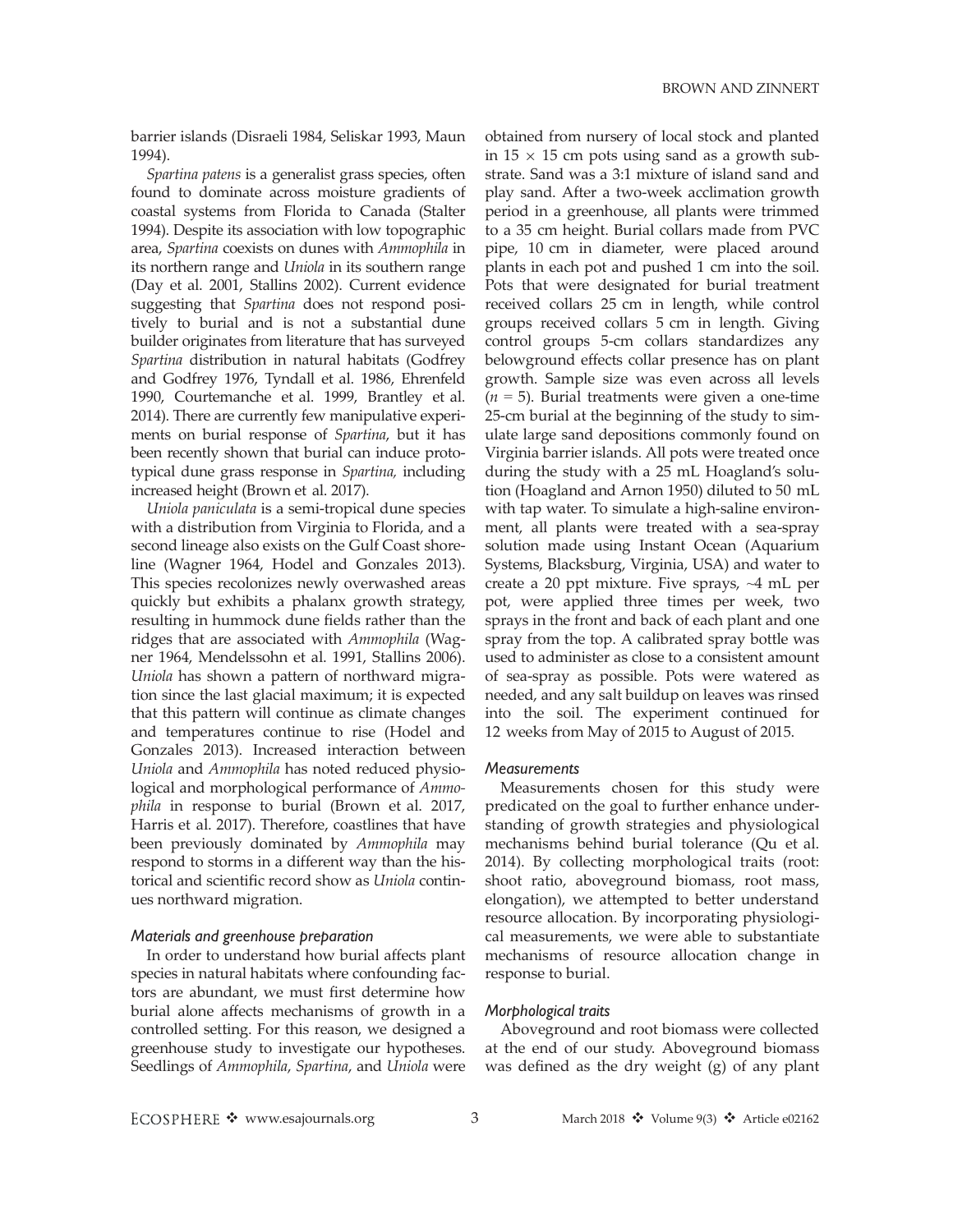matter present above the sand surface, post-burial. All aboveground biomass was clipped away from each plant during deconstruction, dried at 65°C for 72 h, and weighed. Root biomass was defined as the dry weight (g) of any root matter plants produced during our study. Roots were separated from each plant during deconstruction, dried at 65°C for 72 h, and weighed. Primary analysis of biomass allocation was analyzed using root:shoot ratio (R:S ratio), in accordance with past studies (Brown 1997). Aboveground and root biomass were used to gain more detail of biomass allocation patterns seen in R:S ratio. Elongation indicates the change in length of each plant from the beginning of the experiment (standardized at 35 cm pre-burial) to the conclusion of the experiment.

#### Physiological traits

Past studies have focused on a limited number of physiological traits in response to burial (Zhang 1996, Kent et al. 2005, Gilbert and Ripley 2008). We found limited research on nitrogen and carbon traits for roots or leaves which may be critical in coastal habitats with limiting nutrients (Harris and Davy 1988, Brown 1997, Zhang et al. 2015). We collected measurements of root and leaf  ${}^{15}N$ :<sup>14</sup>N isotope ratio ( $\delta {}^{15}N$ ), root and leaf nitrogen content (%N in roots and leaves), <sup>13</sup>C:<sup>12</sup>C isotope ratio ( $\delta$ <sup>13</sup>C), and root and leaf carbon:nitrogen ratio (C:N ratio), using each trait to determine the origin of N in roots and leaves and analyze nutrient allocation, water use efficiency, and nutrient efficiency, respectively. Root and leaf samples were dried at 65°C for 72 h, ground into powder with a plant grinder, and stored in 1-dr vials. Vials were sent to Cornell University Stable Isotope Lab, Ithaca, New York, USA (<http://www.cobsil.com>), for further processing and analysis of elemental concentrations and isotope ratios.

#### Statistical analysis

A two-way analysis on variance (ANOVA) was used to determine if species responded to burial by allocating energy to offset limiting resources through response of R:S ratio, aboveground biomass, root biomass, and elongation. Two-way ANOVA was also used to determine if physiological traits (leaf and root  $\delta^{15}N$ , C:N ratio, N content, and leaf  $\delta^{13}$ C) differed between species and burial treatment. If significant differences were found between species or if species  $\times$  burial caused a significant interaction, Tukey's HSD was used as post hoc analysis. Analysis of variance was performed using JMP statistical software (JMP Pro 11; SAS Institute, Cary, North Carolina, USA). A principal components analysis (PCA, PC-ORD software v. 5.0, MJM Software Design, Gleneden Beach, Oregon, USA) was used to examine variability of functional traits and mechanisms of burial response between species. This method permitted visualization and testing of how species differ, despite similarities in growth form, life history, and habitat, in multiple functional traits that drive plant response to burial. Species and treatment groupings formed through the PCA were compared using multiple response permutation procedure (MRPP); groups were analyzed further for pairwise differences ( $\alpha = 0.05$ ).

#### **RESULTS**

#### Biomass allocation

We found that species  $\times$  burial interaction caused intraspecific differences in R:S ratio, driven by burial. There was no difference found in R:S ratio between species (Table 1). Burial caused R:S ratio of Ammophila to increase by over 78% compared to non-buried plants (Fig. 1). Changes in R:S ratio for Ammophila were caused by an 80% reduction in aboveground biomass and maintenance of root biomass when buried (Table 2). Conversely, Spartina and Uniola produced a significantly lower R:S ratio when burial was present, decreasing by 47% and 63%, respectively (Fig. 1). Changes in R:S for Spartina and Uniola were caused by maintenance of aboveground

Table 1.  $F$  statistics and  $P$  values of two-way ANOVA for R:S ratio, elongation, irrespective of burial treatment

|                        | Species    |          | Species $\times$ burial |          |
|------------------------|------------|----------|-------------------------|----------|
| Trait                  | $F_{2,24}$ | Р        | $F_{2,24}$              | Р        |
| R:S ratio              | 0.16       | 0.8507   | 40.74                   | < 0.0001 |
| Elongation             | 19.99      | < 0.0001 | 7.35                    | 0.0032   |
| Aboveground<br>biomass | 29.12      | < 0.0001 | 52.57                   | < 0.0001 |
| Root biomass           | 0.16       | 0.8521   | 5.63                    | < 0.0001 |

Note: Bold indicates  $P \leq 0.05$ .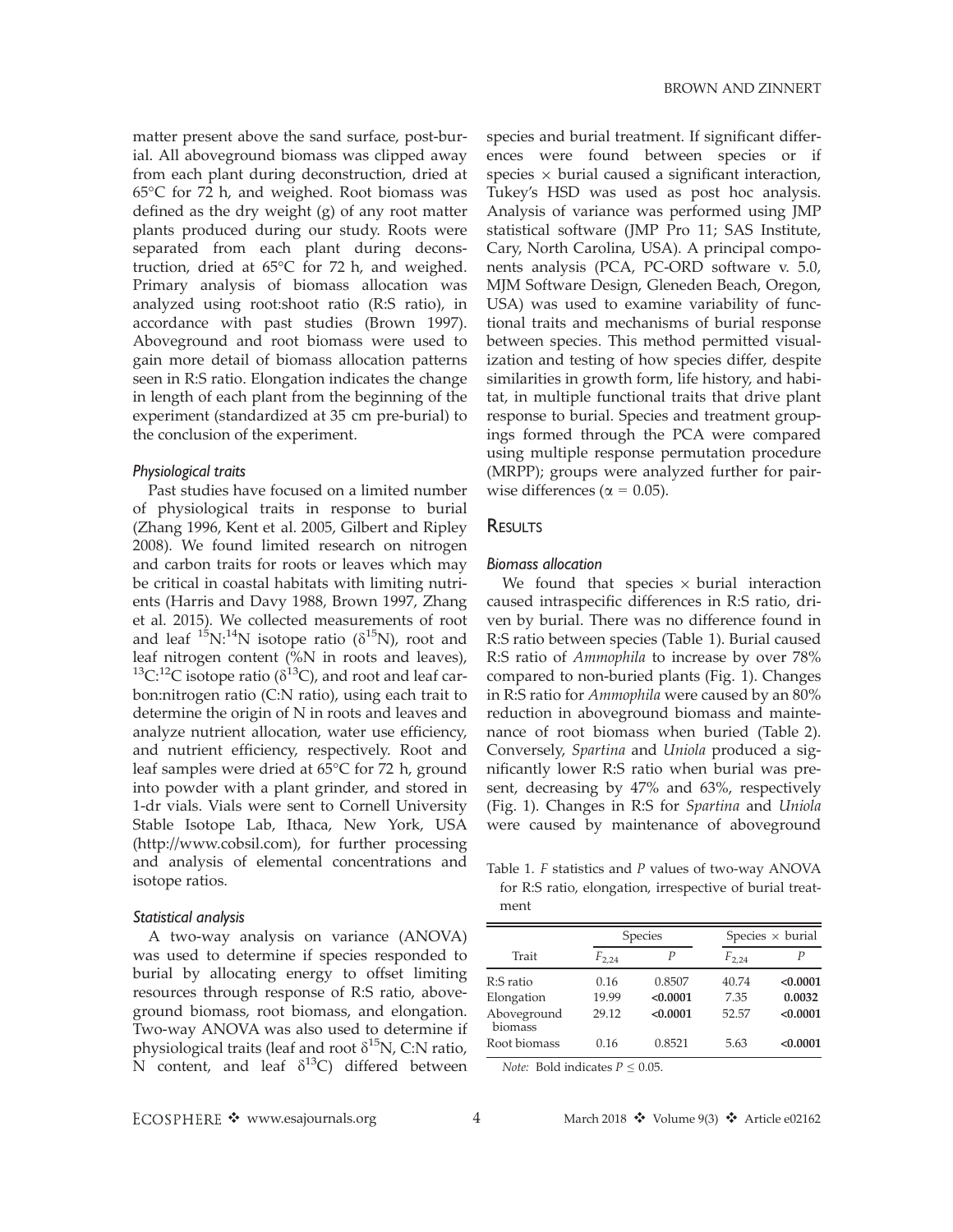

Fig. 1. R:S ratios for each species  $(\pm S E)$ , and significant differences were found using Tukey's HSD  $(P < 0.05)$ . Levels not connected by the same letter are significantly different.

biomass and a decrease in root biomass (63% and 69%, respectively) when buried (Table 2). A species  $\times$  burial interaction showed that there were also intraspecific differences in elongation present (Table 1). Species-specific patterns in elongation show that, irrespective of burial treatment, Ammophila elongated more than Spartina, but Uniola had the highest elongation over the course of the study ( $P < 0.05$ ). When considering the interaction with burial, Ammophila did not produce longer leaves when buried relative to controls while Spartina and Uniola elongation increased by 46% when buried (Table 1).

#### Functional trait response

A total of 72.8% variation was explained by the functional trait parameters in the PCA (PCA

Table 2. Tukey HSD tests for aboveground biomass and root mass, derived from two-way ANOVA results (species  $\times$  burial interactions).

|                                   | <b>Tukey HSD</b> |          |
|-----------------------------------|------------------|----------|
| Biomass (species $\times$ burial) | Difference       | Р        |
| Aboveground biomass               |                  |          |
| Ammophila buried vs. Unburied     | 1.160            | < 0.0001 |
| Spartina buried vs. Unburied      | 0.142            | 0.5128   |
| Uniola buried vs. Unburied        | 0.137            | 0.5488   |
| Root mass                         |                  |          |
| Ammophila buried vs. Unburied     | 0.020            | 0.9982   |
| Spartina buried vs. Unburied      | 0.254            | 0.0003   |
| Uniola buried vs. Unburied        | 0.293            | < 0.0001 |

Notes: All differences are representative of absolute values. Bold indicates  $P \leq 0.05$ .

 $1 = 56.1\%$ , PCA  $2 = 16.7\%$ ). Five well-defined groups were formed, separating buried plants from controls and  $C_3$  from  $C_4$  species (Ammophila buried, Ammophila control, Spartina control, Uniola control, and Spartina-Uniola buried) (MRPP,  $t = -8.57$ ,  $A = 0.82$ ,  $P < 0.0001$ , Fig. 2). In burial treatments, species separation between Spartina and Uniola was no longer present (Fig. 2). Species separation along PCA 1 was negatively correlated with traits of resource conservation, such as high C:N ratio in roots and leaves, high leaf  $\delta^{13}C$ , and high root biomass (Fig. 2). Root and leaf C:N was higher in Spartina and Uniola (Appendix S1: Fig. S1) while leaf  $\delta^{13}C$  was more negative in Ammophila, showing decreased water use efficiency (Appendix S1: Fig. S2). Further separation of burial treatment groups was driven by specific changes in key functional traits including leaf and root N content, lower C:N ratio, and  $\delta^{15}N$ . PCA 1 was positively correlated with traits related to nutrient uptake, such as root N content and  $\delta^{15}N$ (Fig. 2). Root N content increased when species were buried and was highest when Ammophila was buried (Appendix S1: Fig. S1).  $\delta^{15}N$  of Spar*tina* shifted from  $-1.32 \pm 0.39$  (non-buried plants) to  $0.40 \pm 0.22$  (Appendix S1: Fig. S1). Principal components analysis 1 was also positively correlated with traits associated with decreased nutrient use efficiency, such as high leaf N content and low root and foliar C:N ratio (Fig. 2). Leaf N content increased in buried plants and was highest in buried Ammophila plants, while C:N ratio decreased in Spartina when buried (Appendix S1: Fig. S1). Burial separation along PCA 2 correlated positively with allocation to aboveground biomass and negatively correlated with  $\delta^{13}C$ , further driving  $C_3$  and  $C_4$  separation (Fig. 2).

#### **DISCUSSION**

Burial-tolerant grasses native to coasts are important elements in dune-building processes that help stabilize sediment, dissipate wave energy, and establish a protective barrier for interior plant communities from high-water events and sea-spray (Short and Hesp 1982, Stallins 2006, Wolner et al. 2013, Brantley et al. 2014). The ecosystem service that these species provide is critical in protecting coastal systems, including barrier islands, from accelerated SLR and related disturbances. Patterns of energy allocation found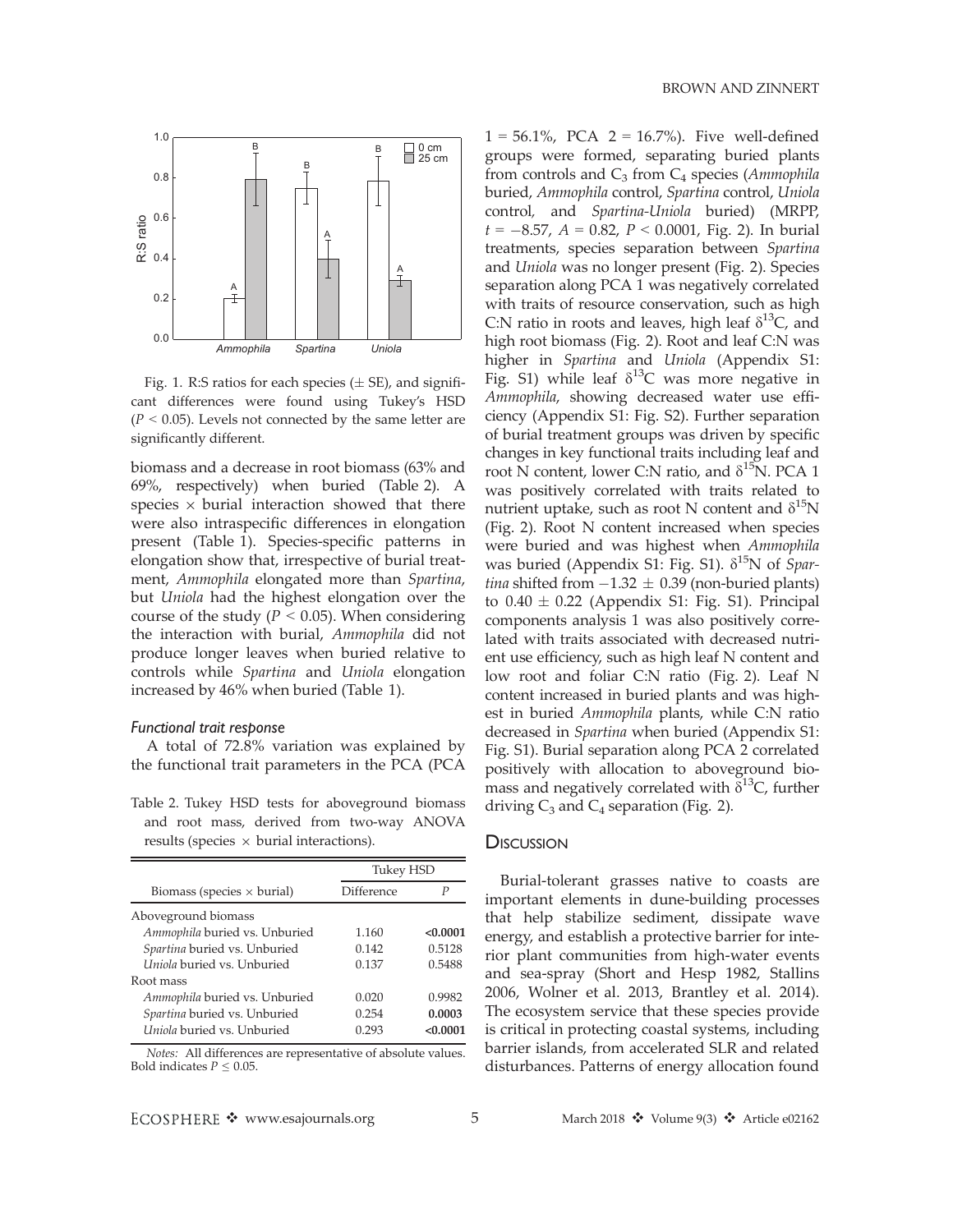

Fig. 2. Principal components analysis (PCA) for species and burial treatment. Circles denote Ammophila, squares denote Uniola, and triangles denote Spartina species. Open symbols indicate control treatment, while solid symbols indicate burial treatment. Four significantly distinct groups were formed and are highlighted here with boundaries.

in the  $C_3$  and  $C_4$  species follow predictions of the balanced-growth hypothesis, in that species allocate energy based on the most limiting resource (Davidson 1969, Garnier 1991), even though they possess similar ecosystem function in coastal habitats. As these plants responded to burial with preferential biomass allocation, we found that certain functional traits shift in similar ways, while others are more species specific. The high degree of variability in functional traits of these dune grass species expresses the need for a better understanding of comparative species response to burial.

In support of our first hypothesis, our findings suggest that we can characterize Ammophila as a root-allocating dune species. This is supported by a noted increase in R:S ratio when Ammophila is buried, induced by a significant reduction in aboveground biomass with maintenance of root biomass. Furthermore, we found that increased leaf elongation was not a mechanism utilized by Ammophila to survive a significant burial event, similar to the findings of Maun and Lapierre (1984). These results seem contrary to literature that report many species, including Ammophila, respond positively to burial by increasing aboveground biomass and elongation (Disraeli 1984, Brown 1997, Dech and Maun 2006); however, burial amount and design vary among these studies. For example, Disraeli (1984) measured natural accumulation over one year while Brown (1997) and Dech and Maun (2006) buried plants proportional to pre-burial plant height. These studies emphasize plant response to incremental burial events that could be dependent on plant position in a natural landscape (Disraeli 1984) or plant performance prior to burial events (Brown 1997, Dech and Maun 2006). Here, we show that after large sand deposition events that are characteristic during high-intensity storms, dune plants may utilize different mechanisms of survival compared to gradual sand additions.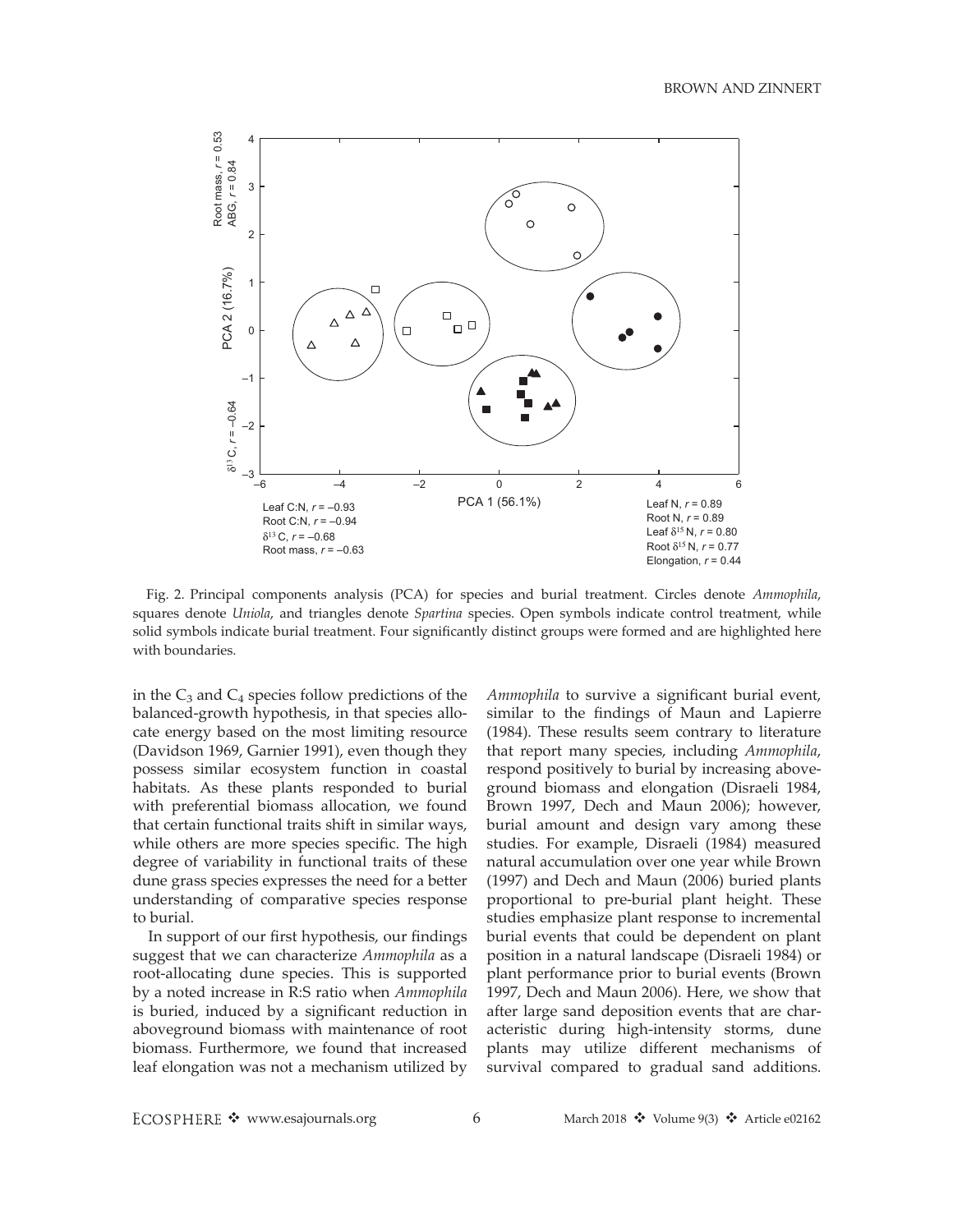Maintaining root biomass levels and decreasing allocation to elongation and aboveground biomass demonstrates a biomass allocation pattern that would support survival of a  $C_3$  species in nutrient-limited coastal ecosystems. These biomass allocation patterns also support the balanced-growth hypothesis.

Contrary to Ammophila, our results demonstrate that Spartina and Uniola morphologically respond to burial by increasing resources to elongate leaves above the sand surface, presumably to increase light capture for photosynthesis, a result commonly found in burial studies of other species (Seliskar 1993, Zhang and Maun 1992, Brown 1997). Spartina and Uniola both significantly decreased R:S ratio in response to burial. This change in R:S ratio was driven by maintenance of aboveground biomass and reduced root biomass production, supporting our hypothesis of *Spartina* and *Uniola*  $(C_4)$  as leaf allocators. High resource allocation into aboveground morphological functional traits to keep up with sand burial is a strategy that improves growth response in the presence of burial for  $C_4$  grasses. It is expected that  $C_4$  species will allocate more into aboveground production, that is, leaf elongation and maintenance of aboveground biomass, because of higher nutrient and water use efficiencies common in  $C_4$  plants compared to  $C_3$ (Tieszen et al. 1979, Sage and Pearcy 1987, Way et al. 2014).

Although we show that biomass allocation follows a predicted pattern predicated on photosynthetic pathway ( $C_3$  as root allocators and  $C_4$ as leaf allocators), it is also important to consider the mechanisms utilized by each species to successfully respond to a burial event. Our second hypothesis was partially supported by PCA which shows that interspecific differences in functional traits are significant in the absence of burial; however, when species are buried they become increasingly similar suggesting that certain functional traits are critical in responding to burial events. All species shifted from more resource-conservative functional traits to traits that are characterized by rapid growth and nutrient uptake strategies. The mechanisms utilized by each species showed significant interspecific variation.

In Ammophila plants, we found that decreased aboveground biomass and maintenance of root

biomass in buried plants were coupled with increased N content in leaves and roots. Increased N content in leaves and roots may be a sufficient mechanism for Ammophila to successfully respond to burial events. As a  $C_3$  grass, Ammophila is not as water or nutrient use efficient as Spartina or Uniola, as evidenced by non-burial interspecific PCA groupings correlated with C:N ratio and  $\delta^{13}$ C ratios. Carbon fixation is expected to be limited by RuBisCo production and not atmospheric  $CO<sub>2</sub>$  capture (Tieszen et al. 1979, Sage and Pearcy 1987, Way et al. 2014). In correspondence with the balanced-growth hypothesis, the  $C_3$  physiological mechanism of carbon fixation requires increased energy allocation into a root system capable of obtaining limiting nitrogen and water to complement  $CO<sub>2</sub>$  uptake rates. Gilbert et al. (2008) showed that it is possible for plants to remobilize nutrients (especially nitrogen) from buried, decaying plant tissue. In our study, buried Ammophila increased leaf nitrogen (36%) and took up more N from the soil than non-buried plants (increased root N content). Increased leaf nitrogen in buried plants has been shown in multiple studies (Harris and Davy 1987, Brown 1997, Gilbert and Ripley 2008); however, these studies do not propose how nitrogen traits, such as leaf nitrogen content, are important in mechanisms for adapting to burial.

We propose that increased N uptake and remobilizing N from buried tissues to light-exposed leaves allow Ammophila to maintain high photosynthetic rates in the absence of allocation to aboveground tissue production. Multiple studies have shown Ammophila increases chlorophyll content and photosynthetic rate in response to burial (Disraeli 1984, Yaun et al. 1993). Increased leaf N allocation may enhance RuBisCo production, thereby increasing photosynthesis, as nitrogen content in leaves is often positively correlated with maximum photosynthetic rates (Chapin et al. 1987, Wright et al. 2004). This allows for root biomass maintenance, which is important in acquiring more nutrients and water as well as stabilizing sediment, a critical criteria of dune building (Forster and Nicolson 1981, Lambers et al. 2008, Lou et al. 2014). High levels of root N content, when Ammophila is buried, provide evidence that root biomass allocation is critical in uptake of N. Additionally, older roots are less capable of acquiring nutrients than younger roots (Marshall 1965, Hope-Simpson and Jefferies 1966). Thus, a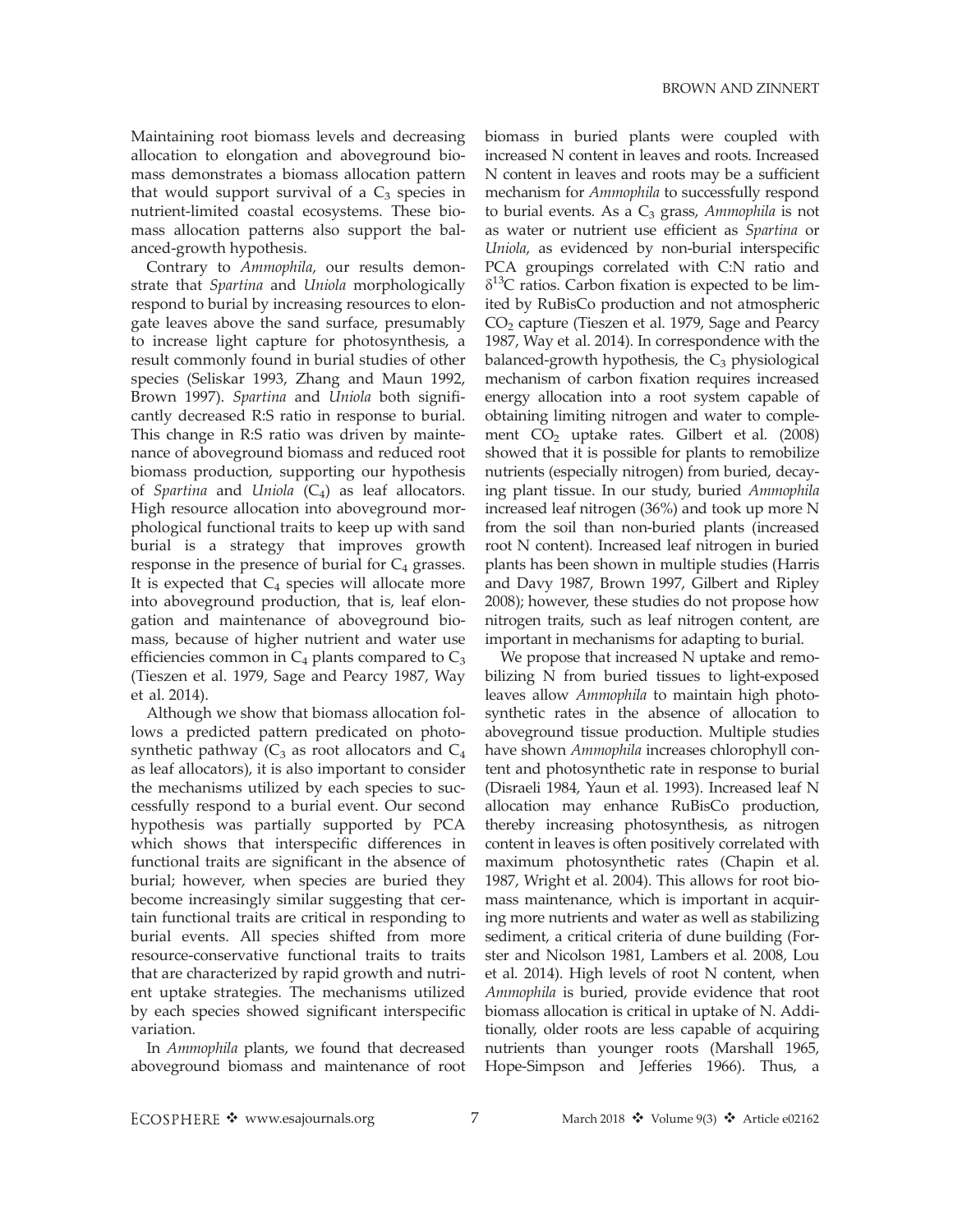feedback exists between carbon production of roots in response to burial, increased leaf N content, and increased N uptake in the roots. This mechanism would be a good requisite for nutrient acquisition in coastal dune systems, where nutrients are low and burial is common (Willis and Yemm 1961, Hawke and Maun 1988).

Our study demonstrates that species with high interspecific functional trait variation can become more similar in the presence of a common stressor. We found that  $C_4$  grasses Spartina and Uniola followed a rapid growth strategy in response to burial as evidenced by increased elongation, reduced leaf and root C:N ratio, and increased leaf and root N content. Because both  $C_4$  plants maintained high-water use efficiency, maintenance of root biomass is less important for resource acquisition. Interestingly, Spartina and Uniola only grouped together (PCA) when burial was present suggesting different mechanistic responses. Increased leaf elongation was important for Uniola, while the functional trait changes in Spartina plants were driven by increased elongation, increased root and leaf N content, and shift in  $\delta^{15}N$ .

Spartina elongation was coupled with an increase in leaf and root N content, similar to leaf and root content patterns seen in Ammophila. Coupling of increased leaf elongation and N content suggests that *Spartina* allocates nitrogen to leaves in order to maximize photosynthesis, producing rapid aboveground growth. A decrease in C:N ratio in favor of higher N content in Spartina drove a shift from resource-conservative strategy to rapid growth strategy after just one burial event of 25 cm. This shift in strategy also led to a dissociation with nitrogen-fixing bacteria. Nitrogen fixation through rhizosheath bacterial association has been found in other Spartina species (Teal et al. 1979). Unexpectedly, when Spartina was buried, we found that  $\delta^{15}N$  ratio switched from negative values to positive values. Foliar  $\delta^{15}N$  is a good indicator of shifts in nutrient and biomass allocation during stressful conditions (Hobbie and Colpaert 2003). Higher leaf and root N content in buried plants may result in decomposition of plant material, allowing N to be remobilized into the soil. If N remobilization occurs, the need for bacterial affiliations may no longer be necessary. This speculative mechanism is supported by many field reports that suggest that higher N availability and higher N deposition drive increased levels of foliar  $\delta^{15}N$  (Hogberg et al. 1996, Jung et al. 1997, Michelsen et al. 1998, Hobbie et al. 2000).

### **CONCLUSION**

We demonstrate that species of similar growth form and life history have high functional trait variability, irrespective of burial treatment. We also show that for these three dune-building grasses, biomass allocation patterns in response to burial can be predicted based on species photosynthetic pathway  $(C_3$  species as root allocators and  $C_4$  species as leaf allocators). In response to burial, species shift to utilize functional traits characteristic of rapid growth strategy; however, burial response mechanisms were interspecifically variable. The inconsistency of results in burial literature may be driven by differences in mechanistic responses among species despite habitat, growth form, and life history similarities. Incorporating species-specific mechanisms to sand burial is important in understanding future responses to burial, as coastal storms become more intense with climate change. The mechanistic responses of these grasses to sand burial are important in building and stabilizing dunes and may affect the outcome of restoration efforts. Once dunes are established, feedbacks between sediment and vegetation function in dissipating high wave energy and decreasing the number of high-water events, thus protecting and preserving inner island diversity and human colonization on coasts.

### **LITERATURE CITED**

- Brantley, S. T., S. N. Bissett, D. R. Young, C. W. Wolner, and L. J. Moore. 2014. Barrier island morphology and sediment characteristics affect the recovery of dunes building grasses following storm-induced overwash. PLoS ONE 9:1–12.
- Brown, J. F. 1997. Effects of experimental burial on survival, growth, and resource allocation of three species of dune plants. Journal of Ecology 85:151–158.
- Brown, J. K., J. C. Zinnert, and D. R. Young. 2017. Emergent interactions influence functional traits and success of dune building ecosystems engineers. Journal of Plant Ecology. [https://doi.org/](https://doi.org/10.1093/jpe/rtx033) [10.1093/jpe/rtx033](https://doi.org/10.1093/jpe/rtx033)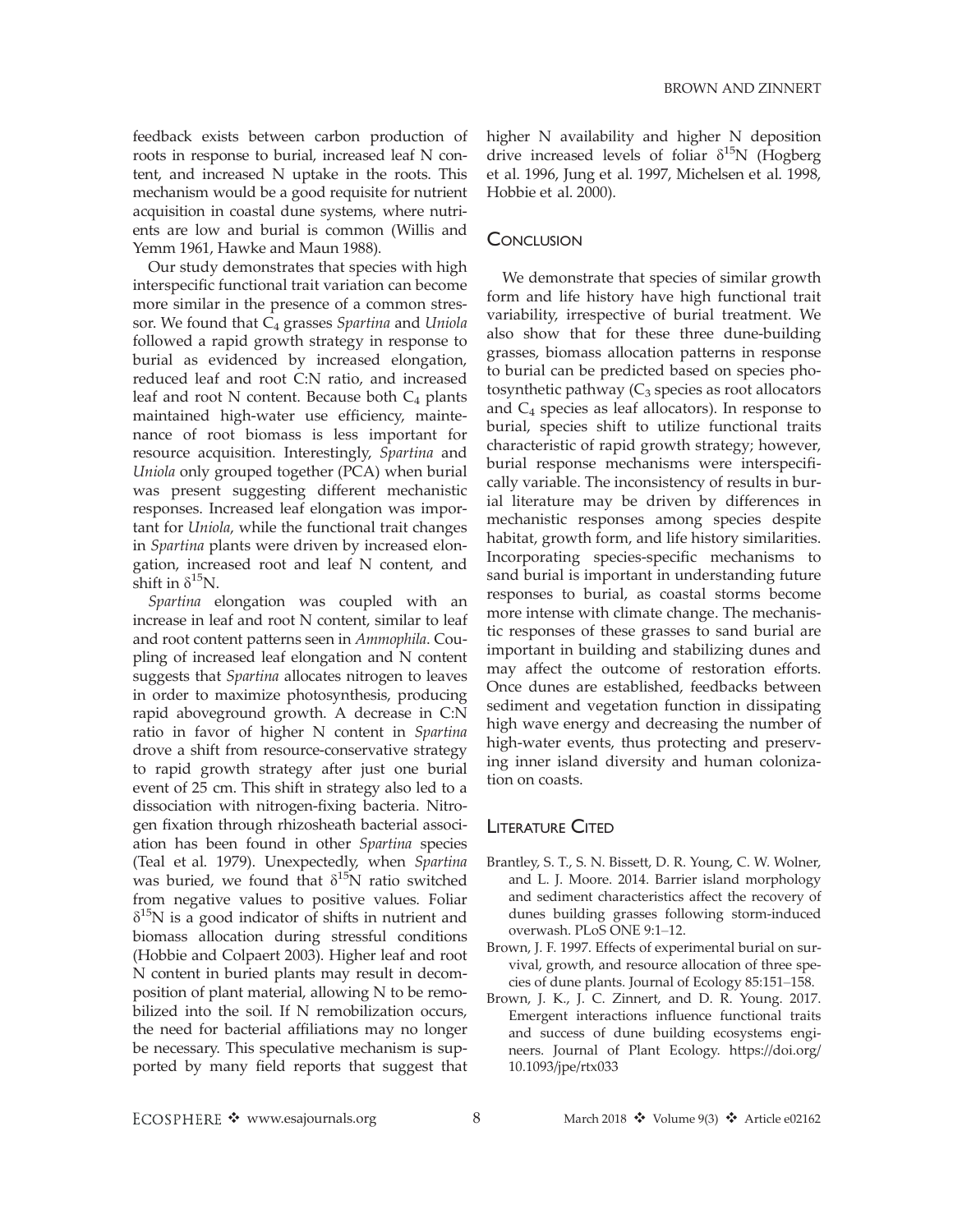- Chapin, F. S., A. J. Bloom, C. B. Field, and R. H. Waring. 1987. Plant responses to multiple environmental factors. BioScience 37:49–57.
- Courtemanche, R. P., M. W. Hester, and I. A. Mendelssohn. 1999. Recovery of a Louisiana barrier island marsh plant community following extensive hurricane-induced overwash. Journal of Coastal Research 15:872–883.
- Cowles, H. C. 1899. The ecological relations of the vegetation on the sand dunes of Lake Michigan. Part I. Geographical relations of the dune floras. Botanical Gazette 27:95–117.
- Davidson, R. L. 1969. Effect of root/leaf temperature differentials on root/shoot ratios in some pasture grasses and clover. Annals of Botany 33:561– 569.
- Day, F. P., E. R. Crawford, and J. J. Dilustro. 2001. Aboveground plant biomass change along a coastal barrier island dune chronosequence over a six-year period. Journal of the Torrey Botanical Society 128:197–207.
- Dech, J. P., and M. A. Maun. 2006. Adventitious root production and plastic resource allocation to biomass determine burial tolerance in woody plants from central Canadian coastal dunes. Annals of Botany 95:1095–1105.
- Disraeli, D. J. 1984. The effect of sand deposits in the growth and morphology of Ammophila breviligulata. Journal of Ecology 72:145–154.
- Ehleringer, J., and O. Bjorkman. 1977. Quantum yields for  $CO<sub>2</sub>$  uptake in  $C<sub>3</sub>$  and  $C<sub>4</sub>$  plants dependence on temperature,  $CO<sub>2</sub>$ , and  $O<sub>2</sub>$  concentration. Plant Physiology 59:86–90.
- Ehrenfeld, J. G. 1990. Dynamics and processes of barrier-island vegetation. Reviews in Aquatic Sciences 2:437–480.
- Feagin, R. A., J. Figlus, J. C. Zinnert, J. Sigren, M. L. Martinez, R. Silva, W. K. Smith, D. Cox, D. R. Young, and G. Carter. 2015. Going with the flow or against the grain? The promise of vegetation for protecting beaches, dunes, and barrier islands from erosion. Frontiers in Ecology and the Environment 13:203–210.
- Forster, S. M., and T. H. Nicolson. 1981. Microbial aggregation of sand in a maritime dune succession. Soil Biology and Biochemistry 13:205–208.
- Garnier, E. 1991. Resource capture, biomass allocation and growth in herbaceous plants. Trends in Ecology and Evolution 6:126–131.
- Gilbert, M., N. Pammenter, and B. Ripley. 2008. The growth responses of coastal dune species are determined by nutrient limitation and sand burial. Oecologia 156:169–178.
- Gilbert, M., and B. Ripley. 2008. Biomass reallocation and the mobilization of leaf resources support

dune plant growth after sand burial. Physiologia Plantarum 134:464–472.

- Gilbert, M., and B. Ripley. 2010. Resolving differences in plant burial responses. Austral Ecology 35: 53–59.
- Gleason, H. A., and A. Cronquist. 1963. Manual of vascular plants of northeastern United States and adjacent Canada. Willard Grant Press, Boston, Massachusetts, USA.
- Godfrey, P. J., and M. M. Godfrey. 1976. Barrier Island Ecology of Cape Lookout National Seashore and Vicinity, North Carolina. N.P.S. Scientific Monograph 9:160.
- Harris, D., and A. J. Davy. 1987. Seedling growth in Elymus farctus after episodes of burial. Annals of Botany 60:587–593.
- Harris, D., and A. J. Davy. 1988. Carbon and nutrient allocation in Elymus farctus seedlings after burial with sand. Annals of Botany 61:147–157.
- Harris, A. L., J. C. Zinnert, and D. R. Young. 2017. Differential response of barrier island dune grasses to species interactions and burial. Plant Ecology 218:609–619.
- Hawke, M. A., and M. A. Maun. 1988. Some aspects of nitrogen, phosphorus, and potassium nutrition of three colonizing beach species. Canadian Journal of Botany 66:1490–1496.
- Hoagland, D. R., and D. I. Arnon. 1950. The waterculture method for growing plants without soil. Circular. California Agricultural Experiment Station 347:23–32.
- Hobbie, E. A., and J. V. Colpaert. 2003. Nitrogen availability and colonization by mycorrhizal fungi correlate with nitrogen isotope patterns in plants. New Phytologist 157:115–126.
- Hobbie, E. A., S. A. Macko, and M. Williams. 2000. Correlations between foliar  $\delta^{15}N$  and nitrogen concentrations may indicate plant-mycorrhizal interactions. Oecologia 122:273–283.
- Hodel, R. G., and E. Gonzales. 2013. Phylogeny of sea oats, a dune building coastal grass in southeastern North America. Journal of Heredity 104: 656–665.
- Hogberg, P., L. Hogbom, H. Schinkel, M. Hogberg, C. Johannisson, and H. Wallmark. 1996. <sup>15</sup>N abundance of surface soils, roots and mycorrhizas in profiles of European forest soils. Oecologia 108: 207–214.
- Hope-Simpson, J. F., and R. L. Jefferies. 1966. Observations relating to vigour and debility in marram grass (Ammophila arenaria (L.) Link). Journal of Ecology 54:271–274.
- Jung, K., G. Gebauer, M. Gehre, D. Hoffman, L. Weißflog, and G. Schüürmann. 1997. Anthropogenic impacts on natural nitrogen isotope variations in Pinus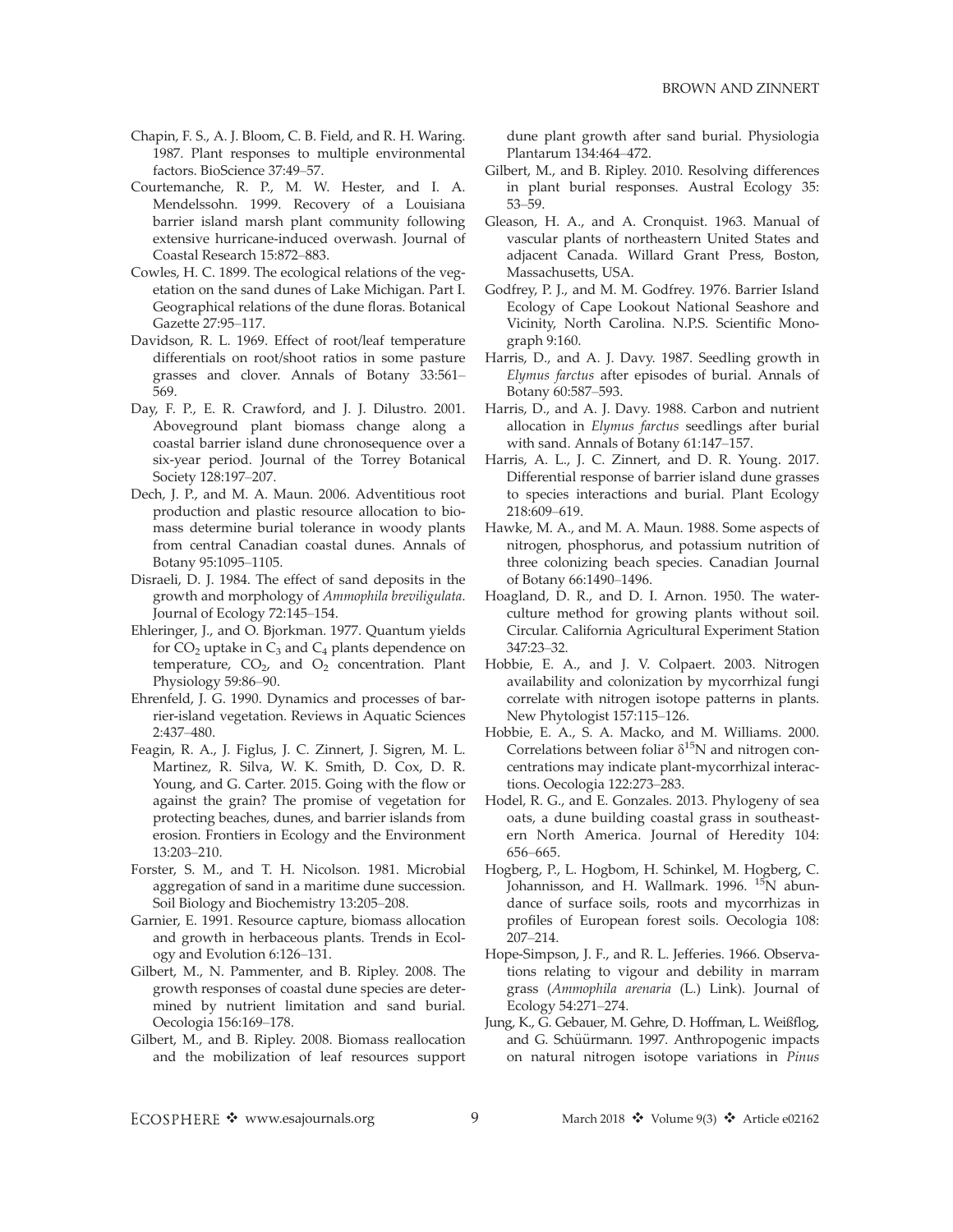sylvestris stands in an industrially polluted area. Environmental Pollution 97:175–181.

- Kent, M., N. W. Owen, and M. P. Dale. 2005. Photosynthetic response of plant communities to sand burial on the Machair dune systems of the Outer Herbides, Scotland. Annals of Botany 95: 869–877.
- Lambers, H., J. A. Raven, G. R. Shaver, and S. E. Smith. 2008. Plant nutrient-acquisition strategies change with soil age. Trends in Ecology and Evolution 23:95–103.
- Lou, Y., W. Guo, Y. Yuan, J. Liu, N. Du, and R. Wang. 2014. Increased nitrogen deposition alleviated the competitive effects of the introduced invasive plant Robinia pseudoacacia on the native tree Quercus acutissima. Plant and Soil 385:63–75.
- Mann, M. E., and K. A. Emanuel. 2006. Atlantic hurricane trends linked to climate change. Eos 87:233–244.
- Marshall, J. K. 1965. Corynephorus canescens (L.) P. Beauv. as a model for the Ammophila problem. Journal of Ecology 53:447–463.
- Maun, M. A. 1994. Adaptations enhancing survival and establishment of seedlings on coastal dune systems. Vegetatio 111:59–70.
- Maun, M. A., and J. Lapierre. 1984. The effects of burial by sand on Ammophila breviligulata. Journal of Ecology 72:827–839.
- Mendelssohn, I. A., M. W. Hester, F. J. Monteferrante, and F. Talbot. 1991. Experimental dune building and vegetative stabilization in a sand-deficient barrier island setting on the Louisiana coast, USA. Journal of Coastal Research 7:137–149.
- Michelsen, I. A., C. Quarmby, D. Sleep, and S. Jonasson. 1998. Vascular plant <sup>15</sup>N natural abundance in heath and forest tundra ecosystems is closely correlated with presence and type of mycorrhizal fungi in roots. Oecologia 115:406–418.
- Qu, H., H. Zhao, and R. L. Zhou. 2014. Effects of sand burial on dune plants; a review. Sciences in Cold and Arid Regions 6:201–208.
- Sage, R. F., and R. W. Pearcy. 1987. Leaf nitrogen effects on the gas exchange characteristics of Chenopodium album (L.) and Amaranthus retroflexus (L.). Plant Physiology 84:959–963.
- Sallenger, A. H., K. S. Doran, and P. A. Howd. 2012. Hotspot of accelerated sea-level rise on the Atlantic coast of North America. Nature Climate Change 12:884–888.
- Scavia, D., et al. 2002. Climate change impacts on U.S. coastal and marine ecosystems. Estuarine Research Federation Estuaries 149:149–164.
- Seliskar, D. M. 1993. The effect of accelerated sand accretion on growth, carbohydrate reserves, and ethylene production in Ammophila breviligulata. American Journal of Botany 81:536–541.
- Short, A. D., and P. A. Hesp. 1982. Wave, beach and dune interactions in southeastern Australia. Marine Geology 48:259–584.
- Stallins, J. A. 2002. Dune plant diversity and function in two barrier island biogeomorphic systems. Plant Ecology 165:183–196.
- Stallins, J. A. 2006. Geomorphology and ecology: unifying themes in complex systems in biogeomorphology. Geomorphology 77:207–216.
- Stallins, J. A., and A. J. Parker. 2003. The influence of complex systems interactions on barrier island dune vegetation pattern and process. Annals of the Association of American Geographers 93: 13–29.
- Stalter, R. 1994. The vegetation of Little Beach Island, New Jersey. Bartonia 58:97–100.
- Teal, J. M., I. Valiela, and D. Berlo. 1979. Nitrogen fixing by rhizosphere and free-living bacteria in salt marsh sediments. Limnology and Oceanography 24:126–132.
- Tieszen, L. L., M. M. Senyimba, S. K. Imbamba, and J. H. Troughton. 1979. The distribution of  $C_3$  and  $C_4$  grasses and carbon isotope discrimination along an altitudinal and moisture gradient in kenya. Oecologia 37:337–350.
- Tyndall, R. W., A. H. Teramura, C. L. Mulchi, and L. W. Douglass. 1986. Seed burial effect on species presence along a mid-Atlantic beach. Canadian Journal of Botany 64:2168–2170.
- Vinent, O. D., and L. J. Moore. 2013. Vegetation controls on the maximum size of coastal dunes. Proceedings of the National Academy of Sciences of the United States of America 110:  $1–6.$
- Wagner, R. H. 1964. The ecology of Uniola paniculata (L.) in the dune-strand habitat of North Carolina. Ecological Monographs 34:79–96.
- Way, D. A., G. G. Katul, S. Manzoni, and G. Vico. 2014. Increasing water use efficiency along the  $C_3$  to  $C_4$ evolutionary pathway: a stomatal optimization perspective. Journal of Experimental Botany 65: 3683–3693.
- Willis, A. J., and E. W. Yemm. 1961. Braunton burrows: mineral nutrient status of the dune soils. Journal of Ecology 49:377–390.
- Wolner, C. W. V., L. J. Moore, D. R. Young, S. T. Brantley, S. N. Bissett, and R. A. McBride. 2013. Ecomorphodynamic feedbacks and barrier island response to disturbance: insights from the Virginia Barrier Islands, Mid-Atlantic Bight, USA. Geomorphology 199:115–128.
- Wright, I. J., et al. 2004. The worldwide leaf economics spectrum. Nature 428:821–827.
- Yuan, T., M. A. Maun, and W. G. Hopkins. 1993. Effects of sand accretion on photosynthesis, leaf-water